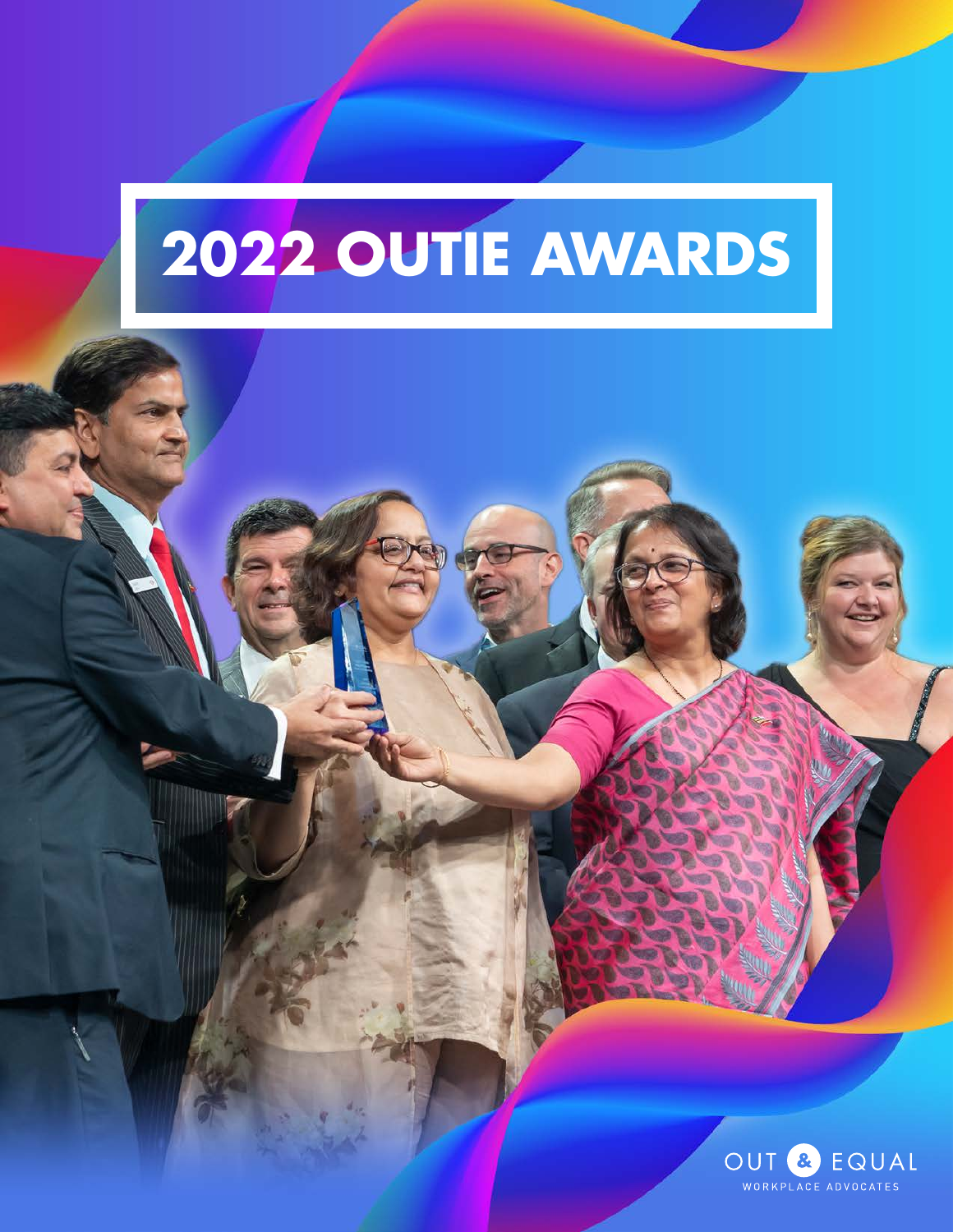# **2022 OUTIE AWARDS AWARD CATEGORIES**

## **Workplace Excellence:**

This is the most prestigious Outie. It recognizes an employer that demonstrates a historic and ongoing commitment to pursuing and implementing workplace equality for LGBTQ+ employees. This employer not only raises the bar and serves as an example for others, but also supports other organizations' DEI efforts through active knowledge sharing and peer organization mentoring.

*Last year's winner: JPMorgan Chase* 

#### **ERG of Year:**

This award recognizes a particular Employee Resource Group (ERG) that has a proven track record of success. A top contender will be an ERG that is continuously elevating best practices, implementing intersectional and collaborative programming with other ERGs, and advocating for LGBTQ+ equality in its workplace.

*Last year's winner: Out Front Capital One & OPEN Oracle* 

#### **LGBTQ+ Corporate Advocate of the Year:**

This award recognizes an LGBTQ+ individual who is actively advocating to improve their organization's inclusion efforts, pushing significant adoption of best/innovative practice, benefiting LGBTQ+ employees and advancing their organizations standing as a true leader in this work. Advocates are bold and are making a difference outside their workplace to drive change and equality in their community, their country, and the world.

*Last year's winner: Dr. Shilpen Patel, Genentech*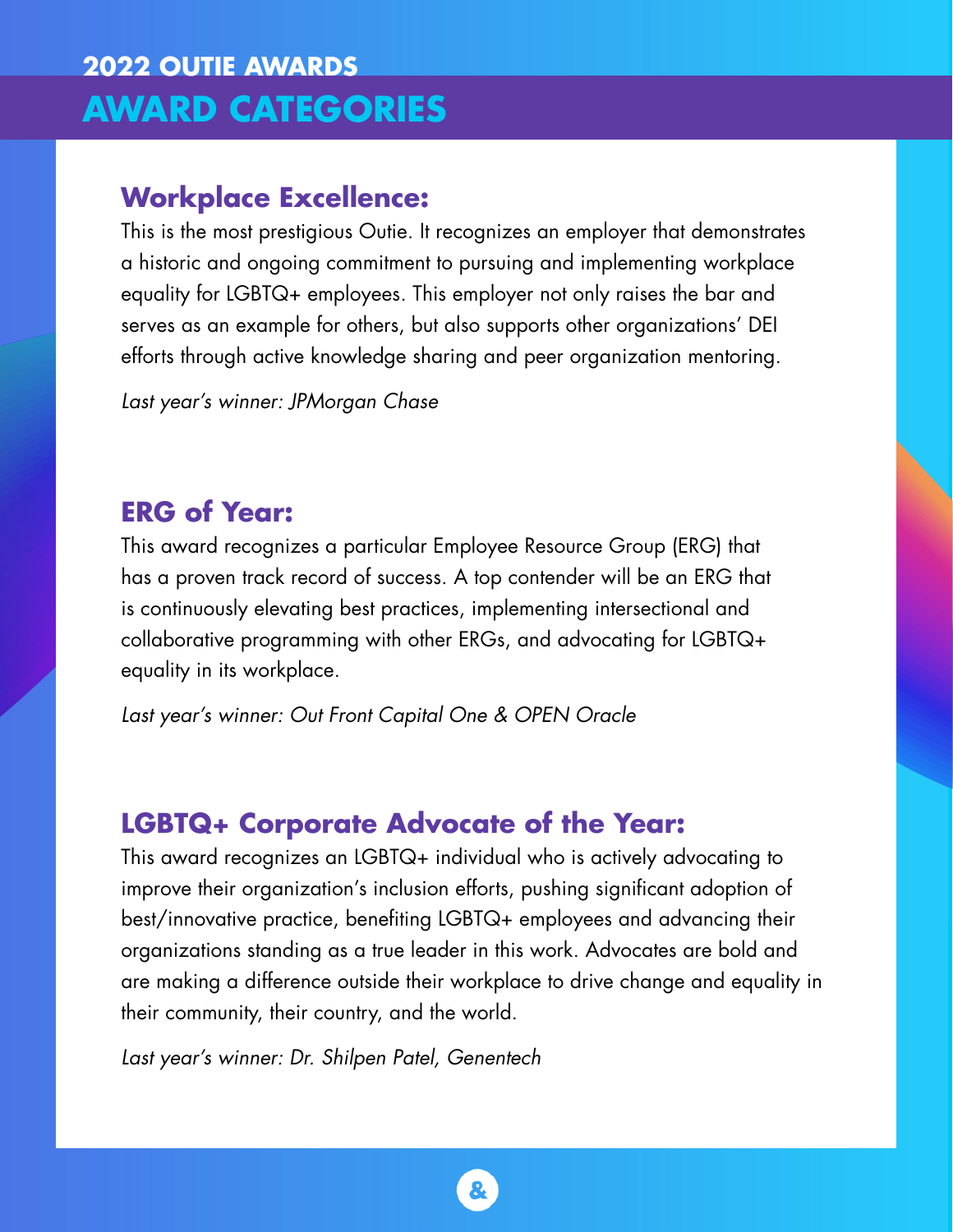# **2022 OUTIE AWARDS AWARD CATEGORIES**

## **Ally Changemaker:**

This award recognizes an Ally who has made a significant contribution to advancing LGBTQ+ workplace equality. This person is an action-oriented change maker. They uplift the voices of marginalized groups, have shown a unique commitment to LGBTQ+ workplace rights, and have used their talents to further that cause, even if at some risk.

*Last year's winner: Shobha Pandey, John Deere* 

## **New ERG Chapter of the Year:**

This award recognizes an Employee Resource Group (ERG) chapter that has been established within the last two years (the organization ERG can have existed longer than that but the chapter must be new). This award recognizes a new chapter that has made a bold impact at their company, federal agency, or non-profit in their first few years.

*Last year's winner: Boeing Employees with Transgender Family Members* 

## **Belonging & Equity Visionary:**

This award recognizes an organization that is innovating in its efforts to build a workplace culture that fosters connection, collaboration, and allyship among employees across boundaries of cultures and race. The winner will be piloting breakthrough intersectional programming, serving as an outspoken public policy advocate for the needs of multiple communities, encouraging joint projects among ERGs, and prioritizing the investment of resources into the LGBTQ+ community and other communities.

*Last year's winner: Bank of America*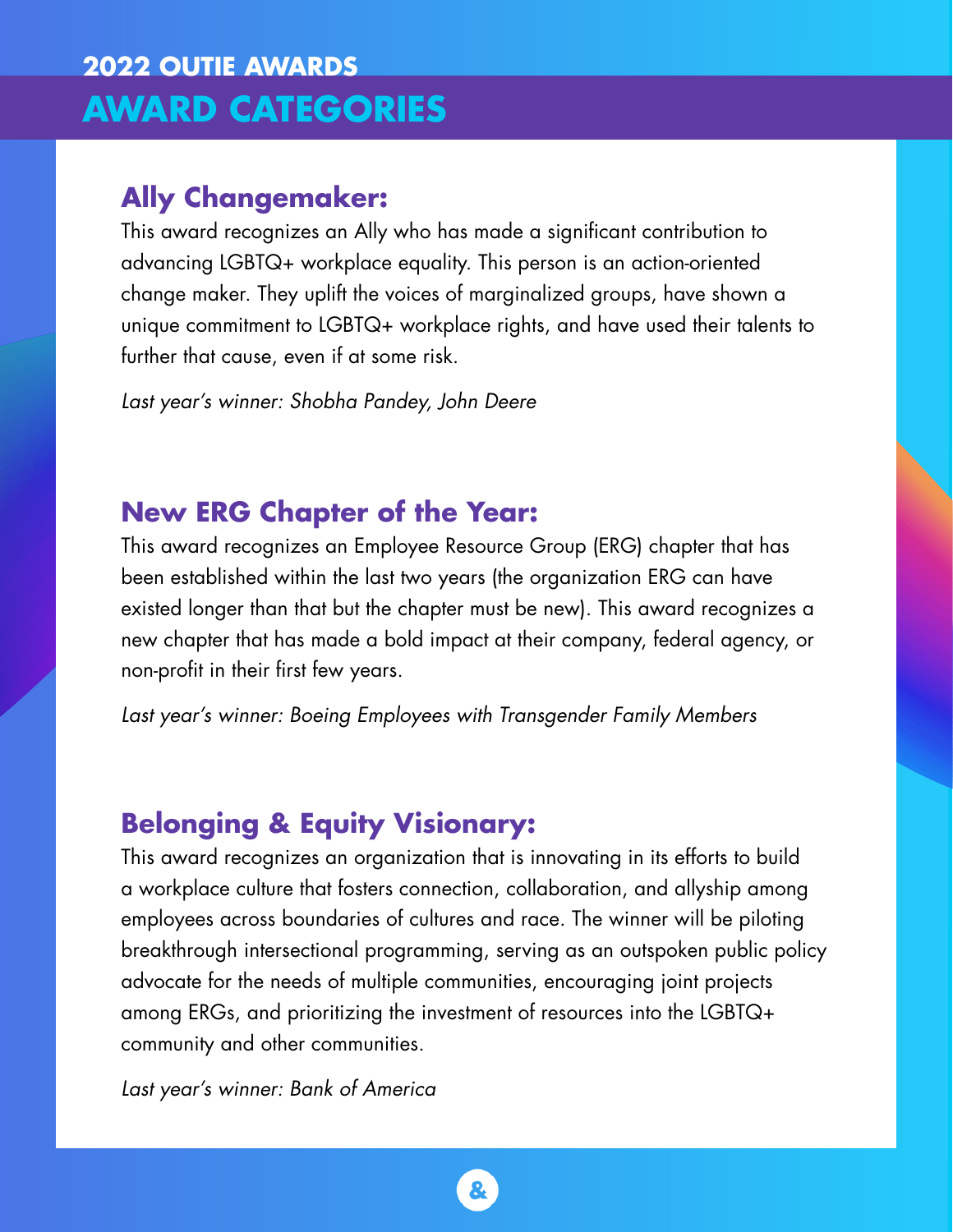# **2022 OUTIE AWARDS AWARD CATEGORIES**

## **Global LGBTQ+ Corporate Advocate:**

This award recognizes an LGBTQ+ individual based in one of Out & Equal's countries and/or regions of focus outside of the United States – Brazil, Latin America, China, or India – who is actively advocating to improve their organization's inclusion efforts, pushing significant adoption of best/innovative practice, benefiting LGBTQ+ employees and advancing their organizations standing as a true leader in this work. Advocates are bold and are making a difference outside their workplace to drive change and equality in their community, their country, and the world.

*Last year's winner: Luiz Felipe Centeno Ferraz* 

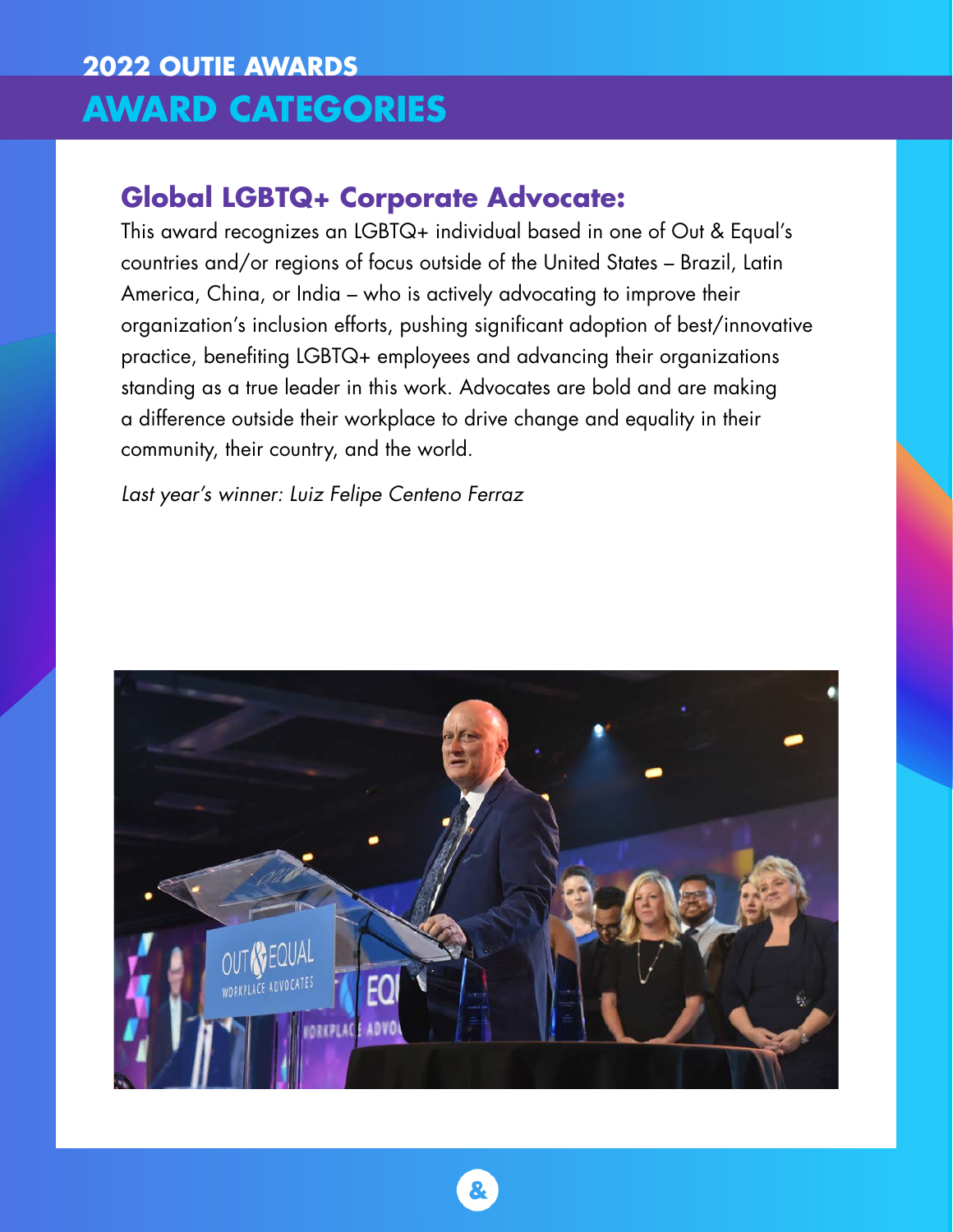# **OUT & EQUAL 2022 OUTIE AWARDS**

## **Important deadlines:**

- May 16th Nominations opened
- July 15th Submission deadline
- Mid-August Honorees Notified
- 2022 Workplace Summit Gala, October 20th: Winners announced during Gala

## **Process:**

- A committee of outside experts will review the nominations
- Honorees will be featured on Out & Equal's channels, the conference website, and recognized at Summit
- Winners will accept their award during the Gala at the 2022 Workplace Summit in Las Vegas